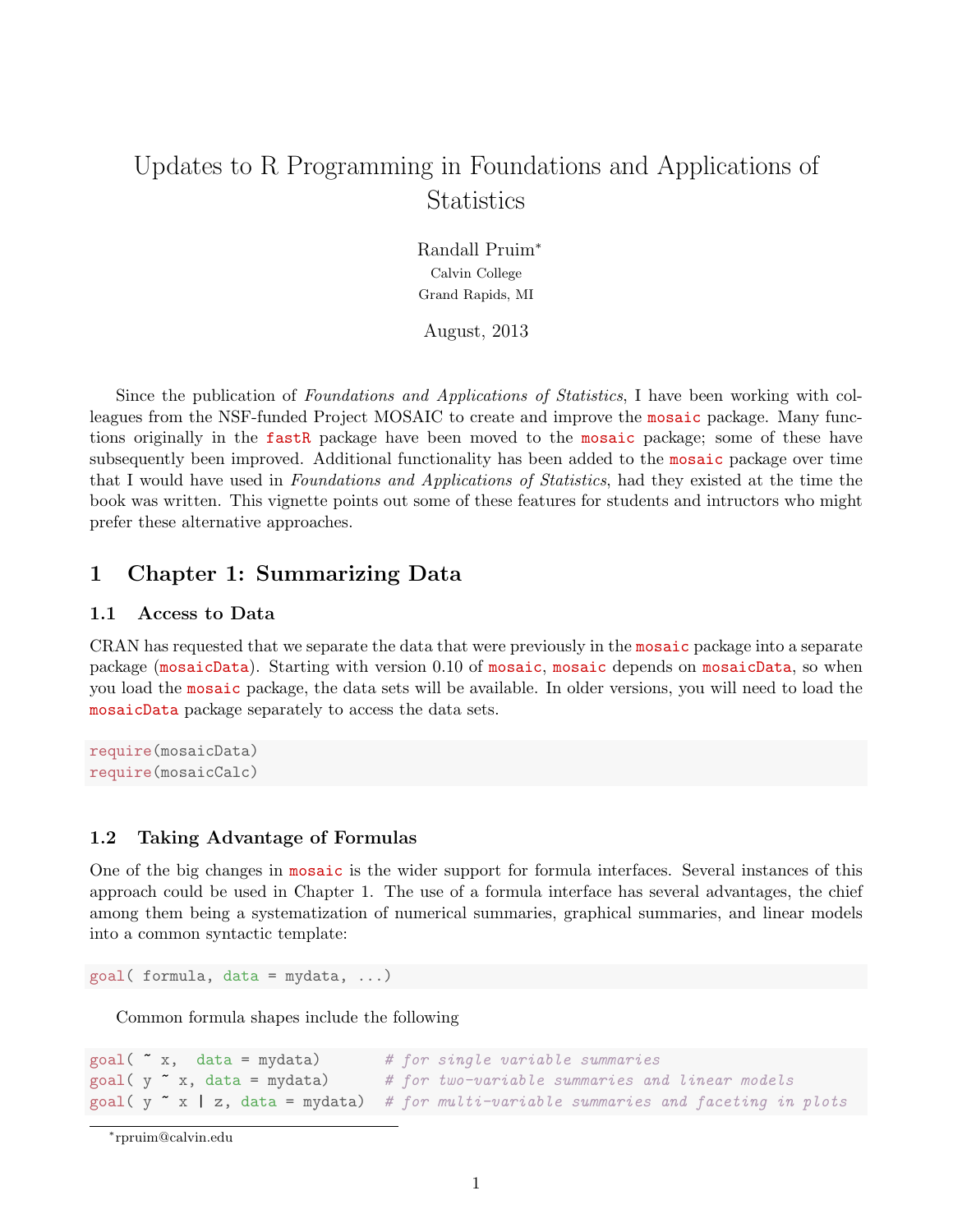The function name typically names the goal for the computation (e.g., histogram(), mean(), tally(), etc.). The formula is described using variables in data frame mydata (and removing the need for the \$ operator or with() constructions).

#### 1.2.1 tally()

The tally() function provides a formula interface for constructing tables.

```
require(fastR)
trellis.par.set(theme = col.mosaic()) # change default colors, etc.
table( iris $ Species )
##
## setosa versicolor virginica
## 50 50 50
tally( ~ Species, data = iris )
## Species
## setosa versicolor virginica
## 50 50 50
```
By default, tally() adds marginal totals, but these can be turned off, if desired:

```
tally( ~ Species, data = iris, margins = FALSE )
## Species
## setosa versicolor virginica
## 50 50 50
```
Tallies can be presented as counts, proportions, or percents:

```
tally( \tilde{\phantom{a}} Species, data = iris, format = "count")
## Species
## setosa versicolor virginica
## 50 50 50
tally( ~ Species, data = iris, format = "percent")
## Species
## setosa versicolor virginica
## 33.33333 33.33333 33.33333
tally( ~ Species, data = iris, format = "proportion")
## Species
## setosa versicolor virginica
## 0.3333333 0.3333333 0.3333333
```
The default format is chosen based on the shape of the formula.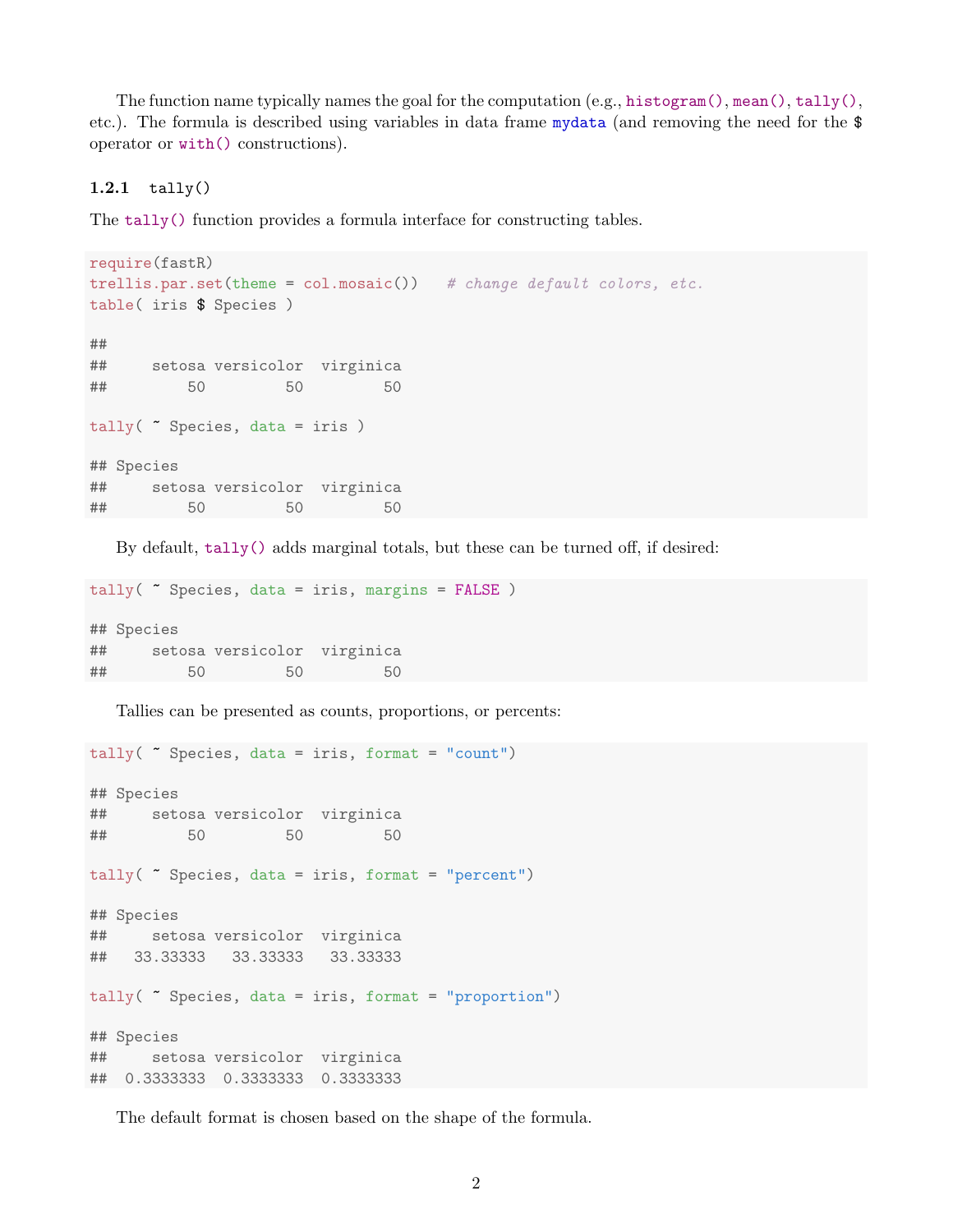#### 1.2.2 Numerical Summaries

The mosaic package provides a formula interface for a number of numerical summary functions.

```
mean( ~ Sepal.Length, data = iris)
## [1] 5.843333
median( ~ Sepal.Length, data = iris)
## [1] 5.8
sd( ~ Sepal.Length, data = iris)
## [1] 0.8280661
iqr( ~ Sepal.Length, data = iris)
## [1] 1.3
favstats( ~ Sepal.Length, data = iris)
## min Q1 median Q3 max mean sd n missing
## 4.3 5.1 5.8 6.4 7.9 5.843333 0.8280661 150 0
```
Furthermore, the use of a formula with left and right sides allows us to summarize within groups without using the summary() function:

```
mean( Sepal.Length " Species, data = iris )
## setosa versicolor virginica
## 5.006 5.936 6.588
favstats( Sepal.Length ~ Species, data = iris )
## Species min Q1 median Q3 max mean sd n missing
## 1 setosa 4.3 4.800 5.0 5.2 5.8 5.006 0.3524897 50 0
## 2 versicolor 4.9 5.600 5.9 6.3 7.0 5.936 0.5161711 50 0
## 3 virginica 4.9 6.225 6.5 6.9 7.9 6.588 0.6358796 50 0
```
Use

?mean

to get a list of additional functions that take advantage of the formula interface.

### 1.3 Treating data like distributions

In analogy to functions like pnorm() and qnorm(), the mosaic package provides pdata() and qdata().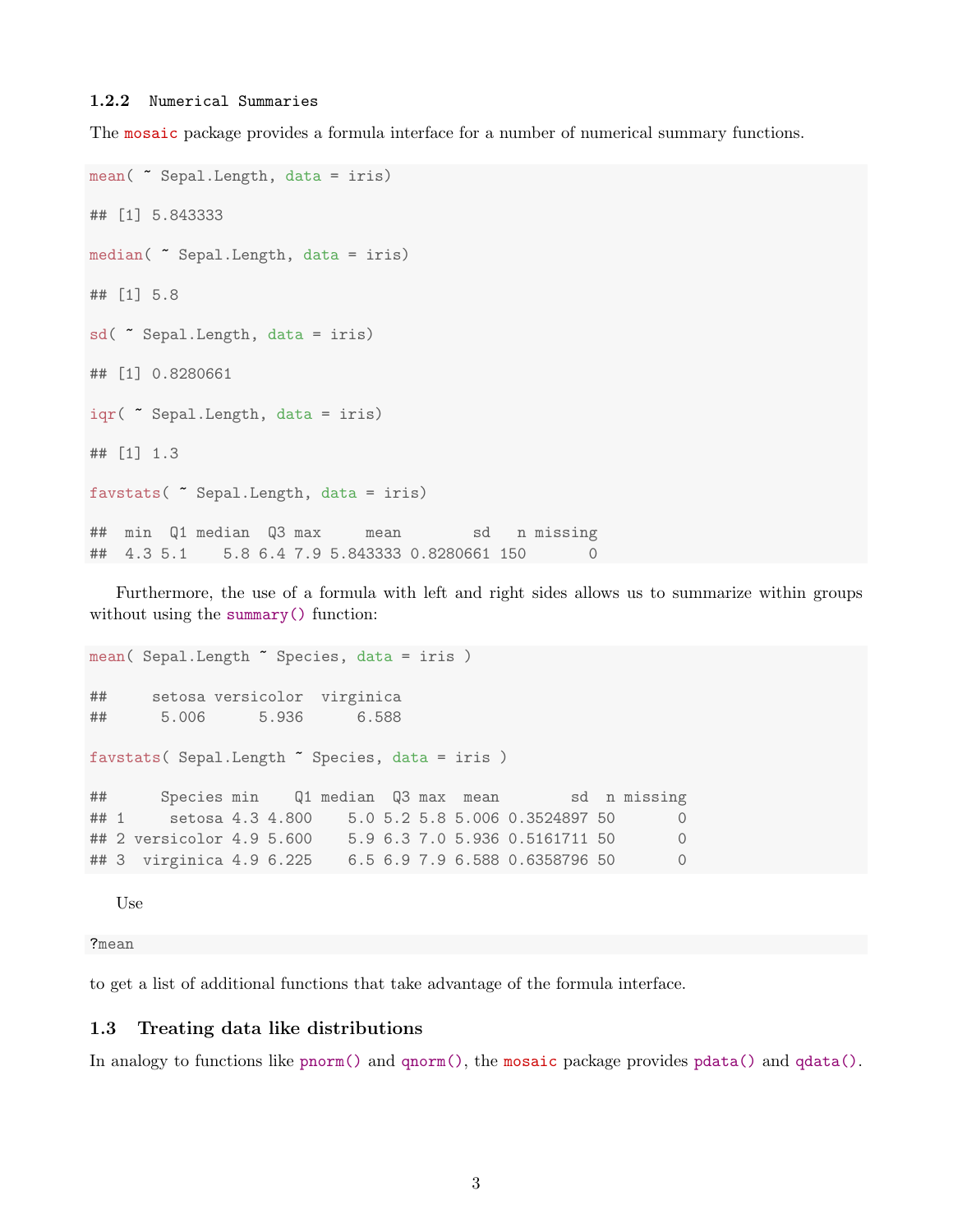```
qdata( ~ Sepal.Length, p = 0.5, data = iris )
## p quantile
## 0.5 5.8
median( ~ Sepal.Length, data = iris )
## [1] 5.8
pdata( ~ Sepal.Length, 5, data = iris )
## [1] 0.2133333
tally(\tilde{\phantom{a}} (Sepal.Length \leq 5), data = iris, format = "proportion")
## (Sepal.Length <= 5)
## TRUE FALSE
## 0.2133333 0.7866667
```
### 1.4 More plots

### 1.4.1 bargraph()

The mosaic function barchart() requires the user to first tally the data to be plotted. The bargraph() function makes it easy to create bar graphs in the same way other lattice plots are created.

```
bargraph( ~ substance, data = HELPrct)
bargraph( ~ substance, data = HELPrct, groups = sex )
```


### 1.4.2 Augmented histogram()

The mosaic package adds several features to the **histogram**() function (taking advantage of some new features in the lattice package to change the default panel and prepanel functions used). With these changes, xhistogram() has been deprecated and histogram() has all the functionality of xhistogram().

For example, one can choose the bins used for a histogram by setting values for center (defaults to 0) and width. Setting width to 1 is often useful for histograms of integer data with relatively few possible values.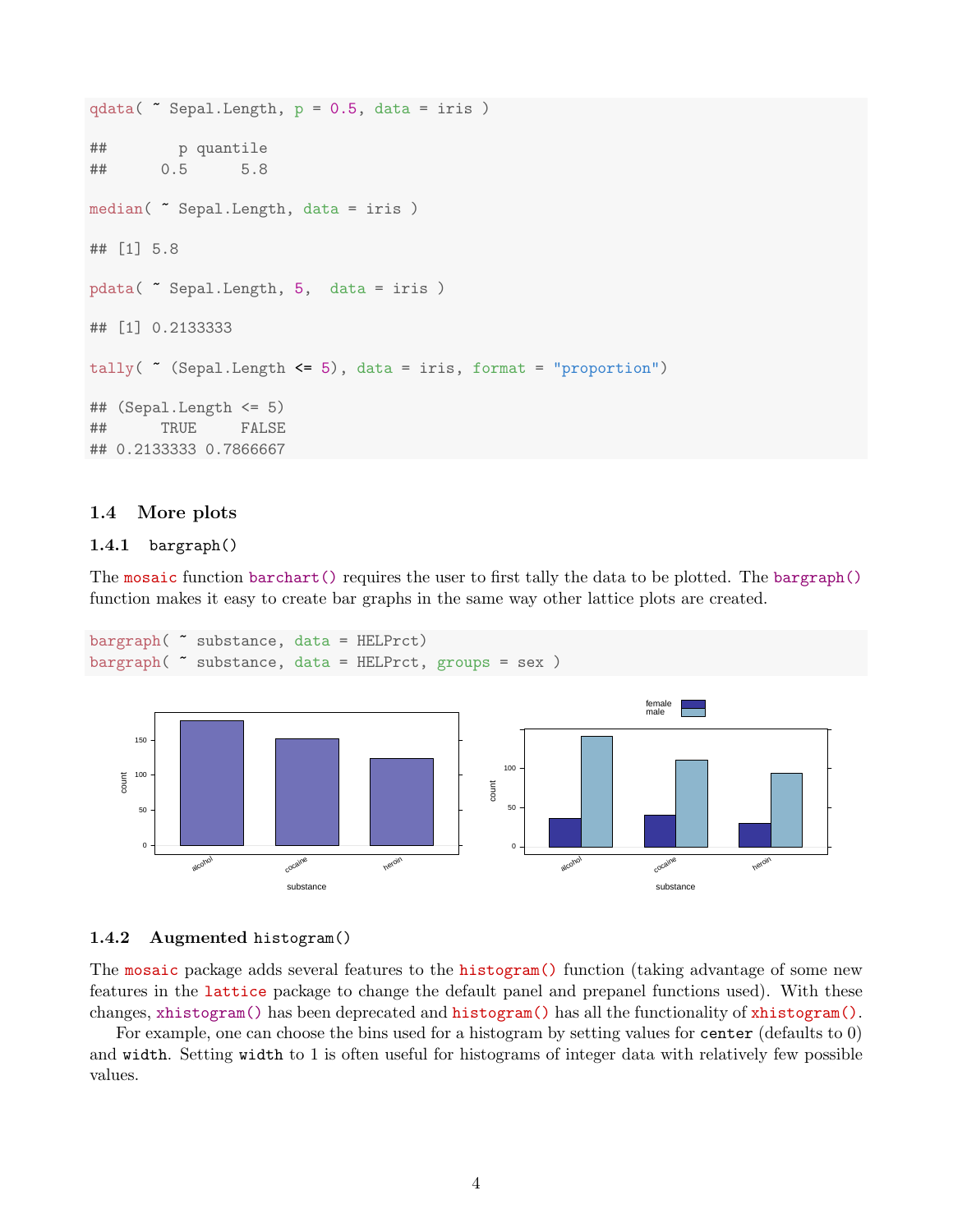histogram(  $\sim$  week1, data = fumbles, width = 1)



Here are some additional features:

```
histogram( \tilde{ } Sepal.Length, data = iris, groups = Sepal.Length > 5, h = c(.1,.2))
histogram( \tilde{ } Sepal.Length | Species, data = iris, fit = "normal", v = 6)
```


### 1.4.3 mPlot()

For RStudio users, the mosaic package provides an interactive interface for creating a wide variety of lattice and ggplot2 graphics using the mPlot() function. The code used to create these plots can subsequently be exported to the console and copied and pasted into other documents. mPlot() requires a data frame and a default plot to produce (scatter plot if none is specified) and allows the user to select variables and several other properties of the plots.

```
mPlot(iris)
mPlot(HELPrct, "density")
```
# 2 Chapter 2: Probability and Random Variables

### 2.1 The Lady Tasting Tea, rflip(), and do()

For those who want to introduce randomization methods early, the rflip() function provides a natural way to simulate coin tosses, and the do() function does things repeatedly and stores the results in a useful format. For example, the Lady Tasting Tea example can be handled using the following commands.

rflip(10)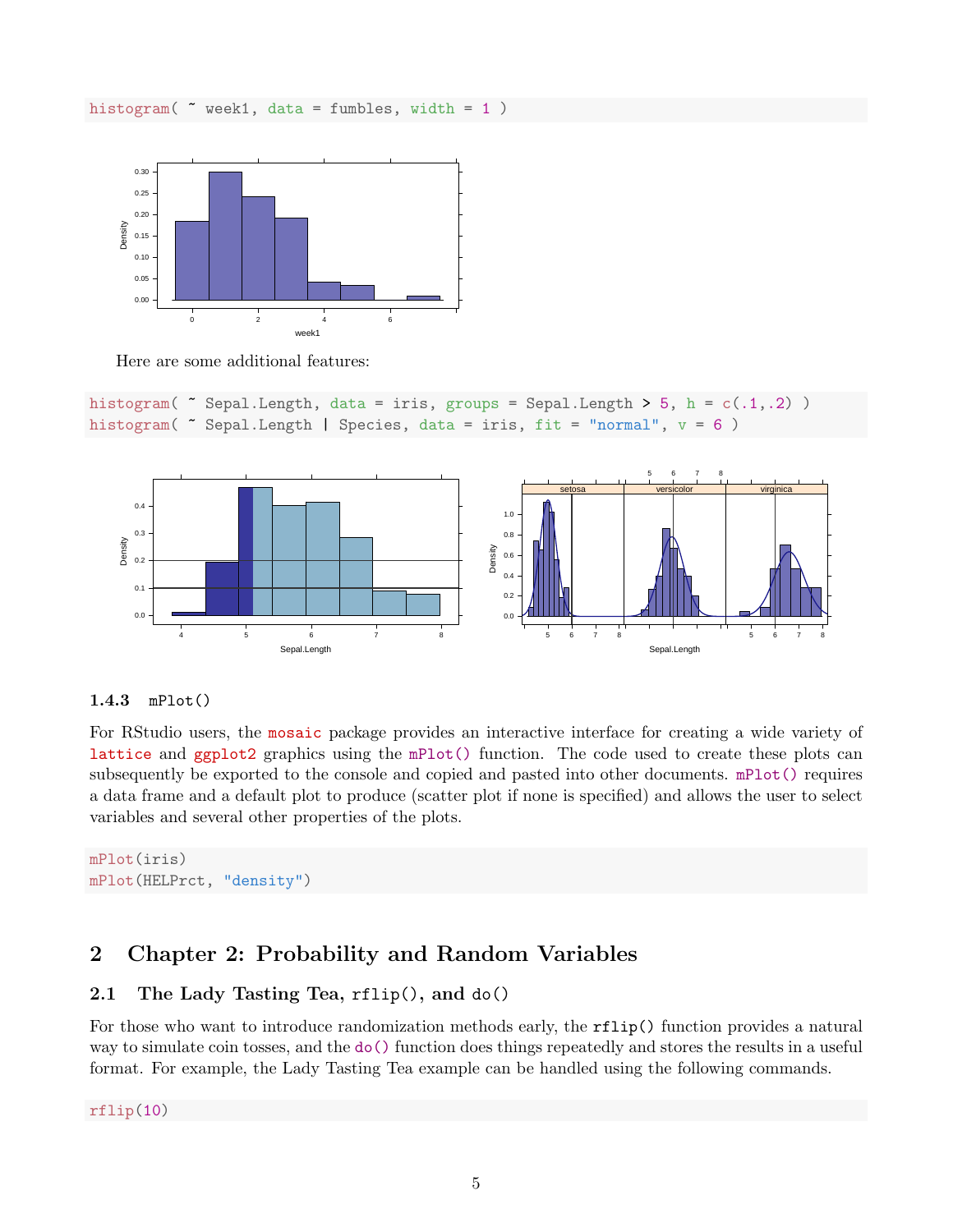```
##
## Flipping 10 coins [ Prob(Heads) = 0.5 ] ...
##
## T T T T T T H T H T
##
## Number of Heads: 2 [Proportion Heads: 0.2]
do(3) * rflip(10)## n heads tails prop
## 1 10 6 4 0.6
## 2 10 5 5 0.5
## 3 10 3 7 0.3
Flips \leftarrow do(1000) \ast rflip(10)
tally( ~ heads, data = Flips)
## heads
## 1 2 3 4 5 6 7 8 9 10
## 10 36 134 196 258 190 114 51 9 2
histogram( ~ heads, data = Flips, width = 1)
```


### 2.2 Plotting Distributions

We can use plotDist() to plot discrete and continuous distributions in a number of ways.

```
plotDist("binom", params = list(size = 10,prob = .5))
plotDist("binom", params = list(size = 10,prob = .5), kind = 'cdf')
```
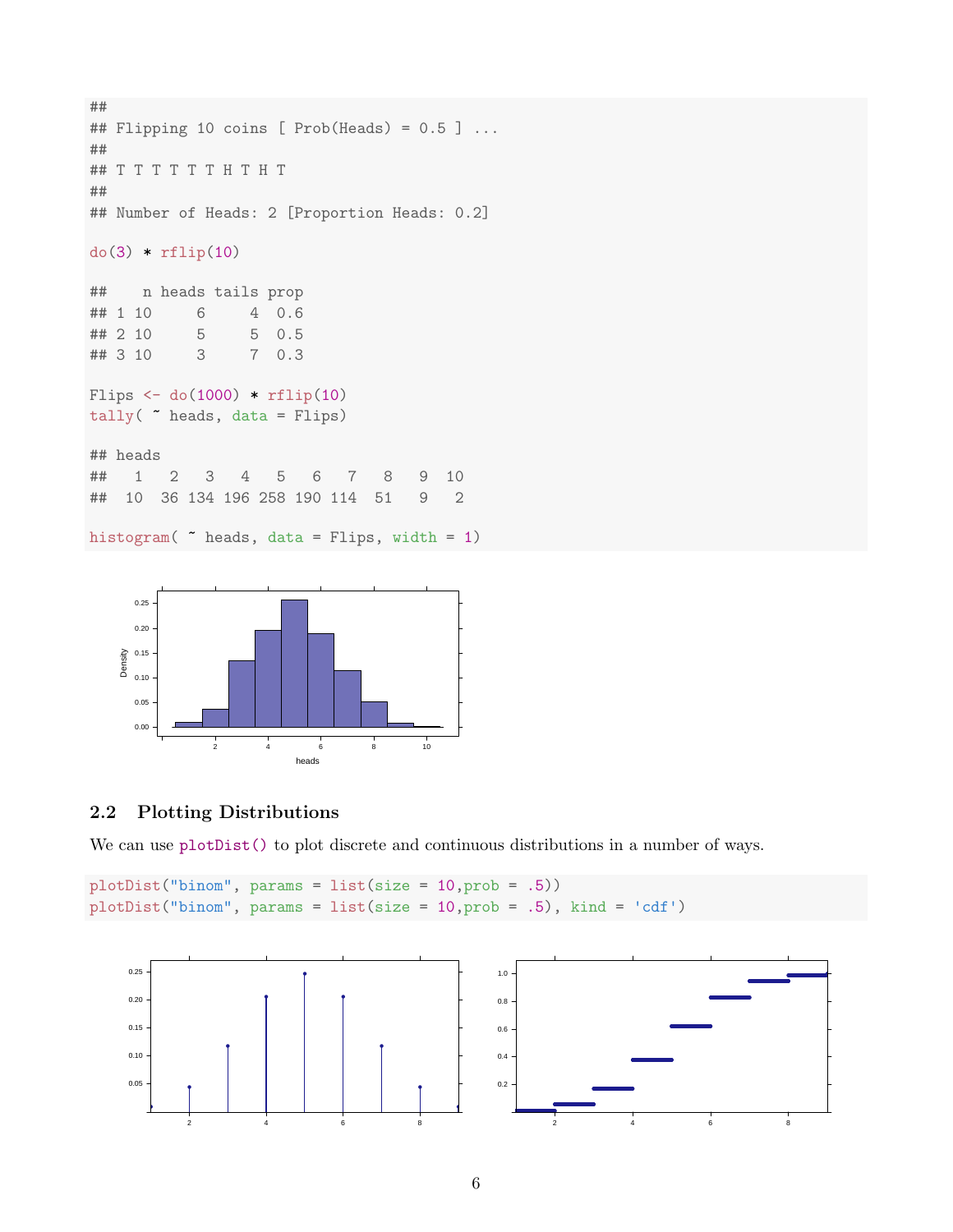plotDist("binom", params = list(size = 10,prob = .5), kind = 'hist') plotDist("binom", params = list(size = 10,prob = .5), kind = 'qq')



 $plotDist("chisq", \text{params} = list(df = 4))$ plotDist("chisq", params = list(df = 4), kind = 'cdf')





```
binom.test( ~ sex, data = HELPrct )
##
##
##
## data: HELPrct$sex [with success = female]
## number of successes = 107, number of trials = 453, p-value <
## 2.2e-16
## alternative hypothesis: true probability of success is not equal to 0.5
## 95 percent confidence interval:
## 0.1978173 0.2780728
## sample estimates:
## probability of success
## 0.2362031
```
Also, if you only want to extract the p-value or a confidence interval from a hypothesis test object, the pval() and confint() functions will do this for you.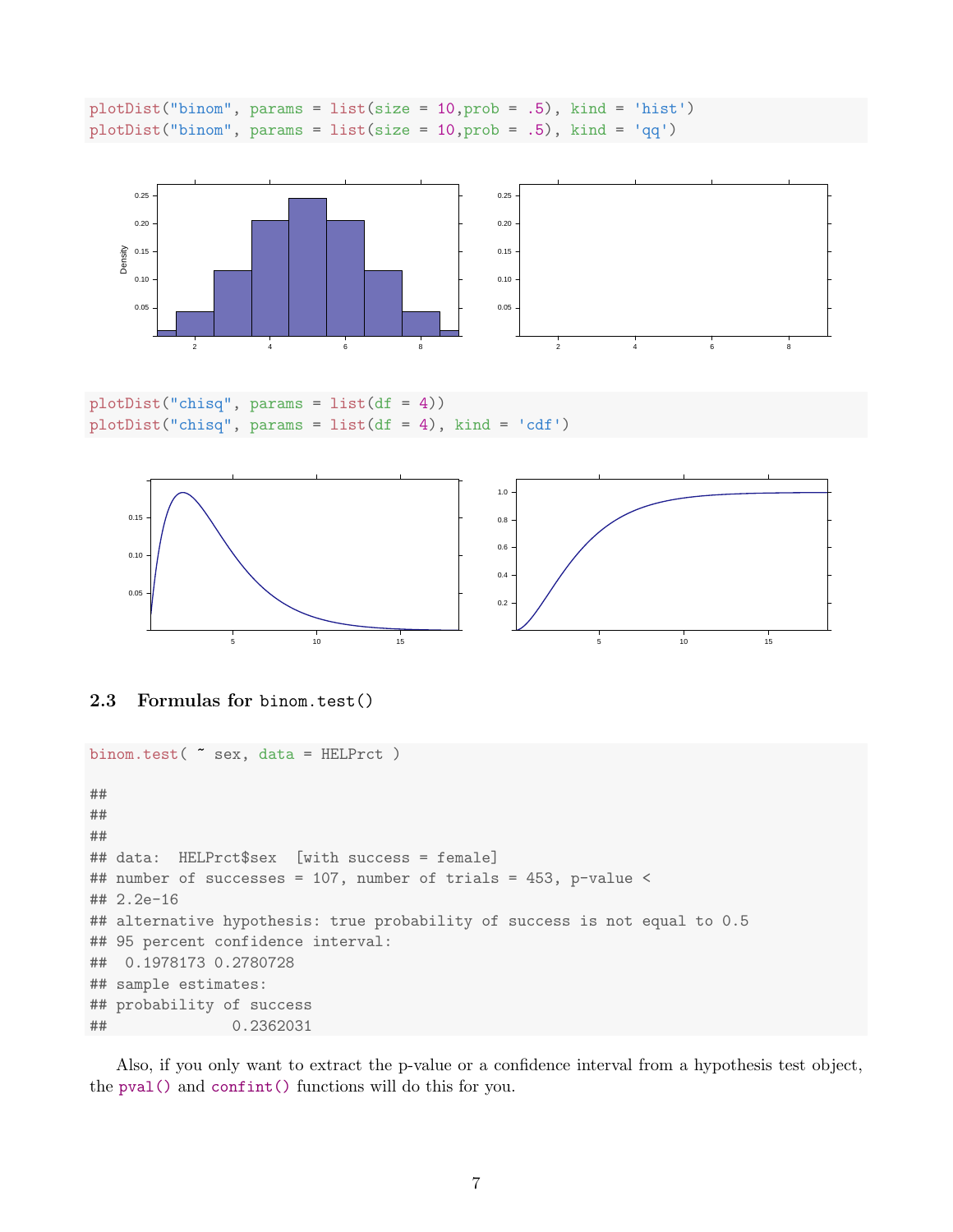```
pval( binom.test( ~ sex, data = HELPrct ) )
## p.value
## 1.931901e-30
confint( binom.test( ~ sex, data = HELPrct ) )
## probability of success lower upper level
## 1 0.2362031 0.1978173 0.2780728 0.95
```
# 3 Chapter 3: Continuous Distributions

# 3.1 makeFun()

For functions that are essentially algebraic in nature, the mosaic package provides a simplified method of defining functions via makeFun().

```
f \leq makeFun( x^2 \in x )
f(3)## [1] 9
g \le - makeFun( A*x^2 + B*x + C x, A = 1, B = 2, C = 3 )
g(2)## [1] 11
g(2, A = 3, B = 2, C = 1)## [1] 17
```
### 3.2 Calculus with D() and antiD()

The mosaic package provides functions for computing derivatives and antiderivates. Each of these functions returns a *function*, which can then be evaluated as needed. This is often easier than working with, for example, integrate() which returns an object from which the value of the integral must be extracted.

```
fprime \leftarrow D(f(x) \sim x)fprime(2)
## [1] 4
fprime
## function (x)
## 2 *(x)gprime \leq D(g(x, A, B, C) \times x, A = 1, B = 2, C = 3)gprime(3)
```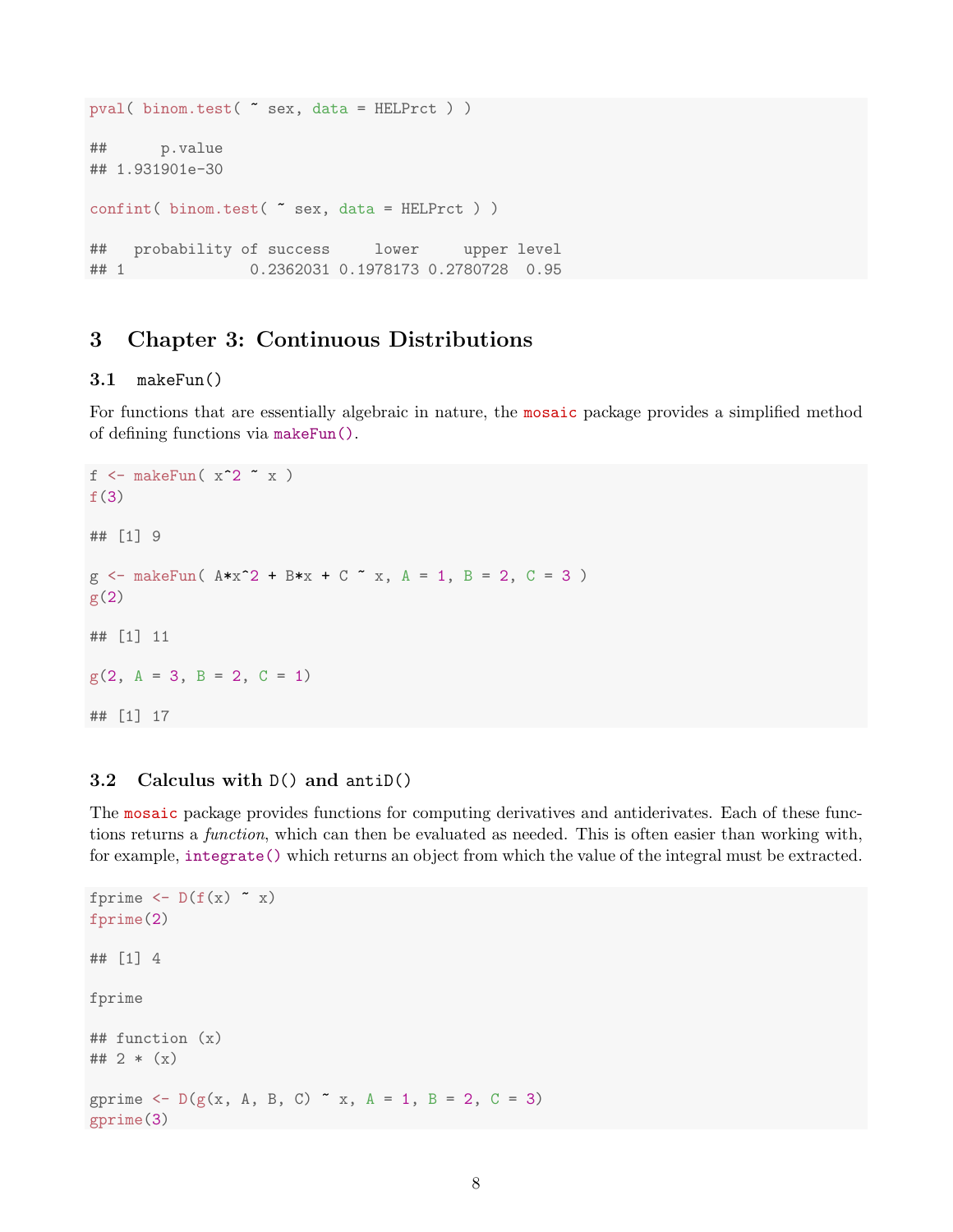## [1] 8 gprime(3,  $A = 3$ ,  $B = 2$ ,  $C = 1$ ) ## [1] 20 h  $\leftarrow$  makeFun(  $sin(x^2)$   $x$ ) hprime  $\leftarrow$  D( h(x)  $\sim$  x)  $plotFun(hprime(x) * x, col = "red", x.lim = c(0, pi))$ plotFun( $h(x)$   $x, x.lim = c(0, pi)$ , add = TRUE)



Antiderivatives work similarly.

```
plotFun(f(x) * x, type = "h")F \leftarrow antil(f(x) \sim x)F(1) - F(0)## [1] 0.3333333
```


# 4 Chapter 4: Parameter Estimation and Testing

### 4.1 t.test()

As was the case for binom.test(), we can now use formulas for the 1-sample t-test:

```
t.test( ~ age, data = HELPrct )
## ~age
##
```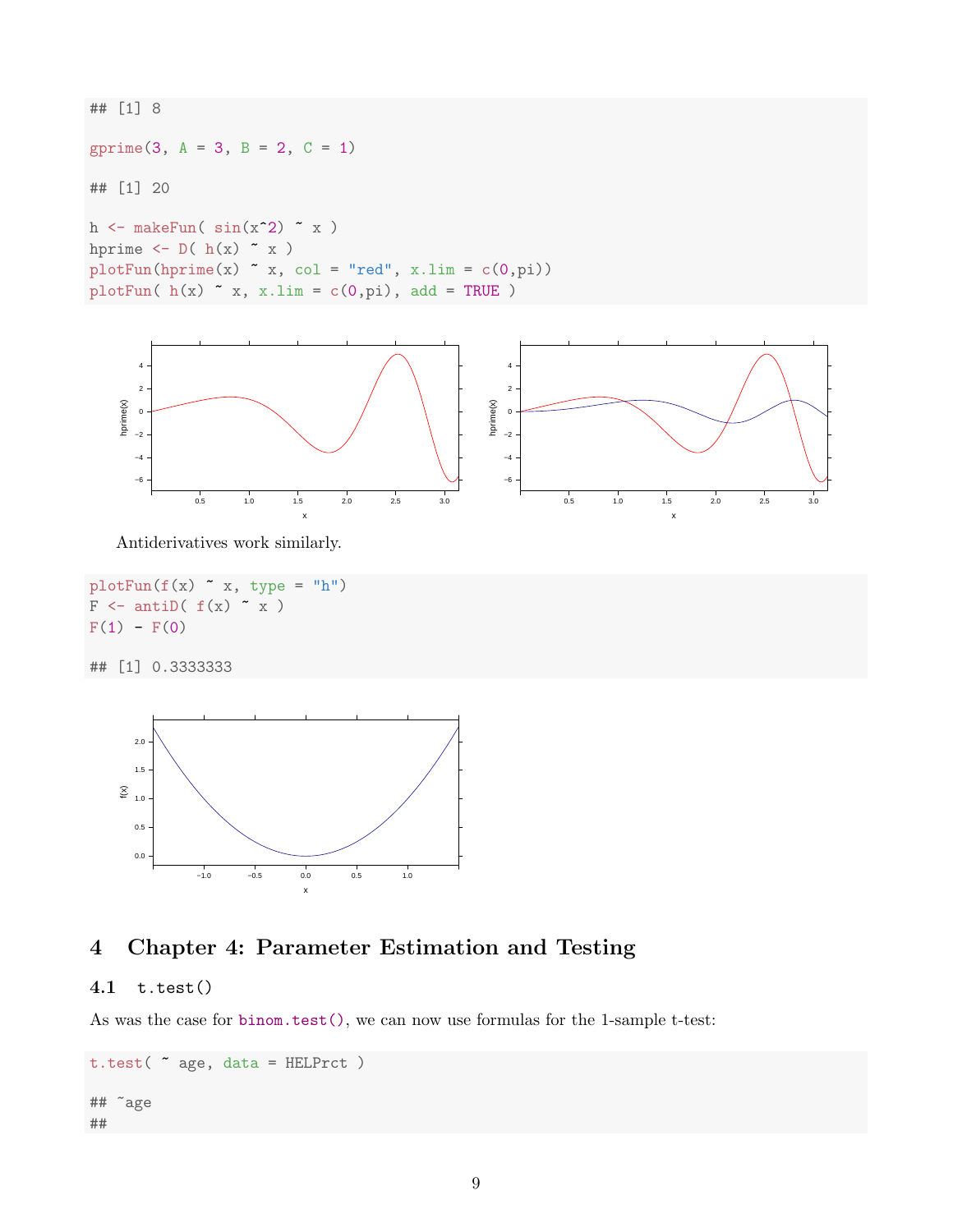```
## One Sample t-test
##
## data: age
## t = 98.419, df = 452, p-value < 2.2e-16
## alternative hypothesis: true mean is not equal to 0
## 95 percent confidence interval:
## 34.94150 36.36534
## sample estimates:
## mean of x
## 35.65342
```
### 4.2 Simulations with do()

The simulations done using replicate() can be done with do() instead. do() is slower because it does more packaging up of the results, but the format of the data returned is often easier to work with. Here's some code that could replace the code in Example 4.3.3.

```
snippet("mom-beta01") # to define beta.mom
##
##
## snippet(mom-beta01)
## ------- ~~~~~~~~~~
##
\# > beta.mom <- function(x,lower=0.01,upper=100) {
\# + x \cdot bar \leftarrow mean (x)\# + n \leq length(x)## + v \leq - \text{var}(x) * (n-1) / n## + R <- 1/x.bar - 1
## +
\# + f <- function(a){ \# note: undefined when a=0
## + R * a^2 / ( (a/x.bar)^2 * (a/x.bar + 1) ) - v
## + }
## +
## + u <- uniroot(f,c(lower,upper))
## +
## + return( c(shape1=u$root, shape2=u$root * R) )
## + }
##
## > x <- rbeta(50,2,5); beta.mom(x)
## shape1 shape2
## 1.715167 4.572509
results \leftarrow do(1000) * beta.mom(rbeta(50,2,5))
head(results, 2)
## shape1 shape2
## 1 2.616224 6.199282
## 2 1.921972 5.716372
```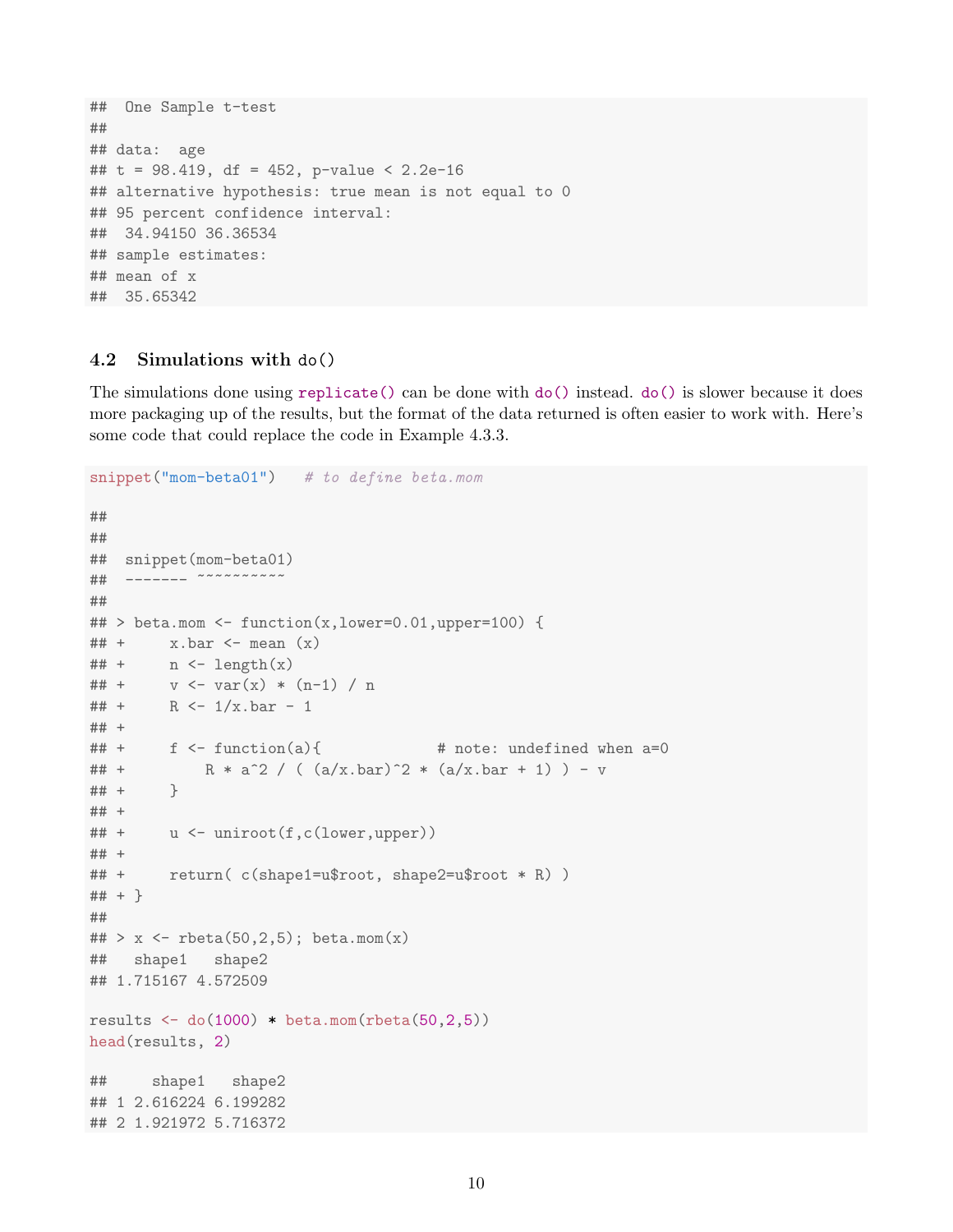```
histogram( \text{*shape1}, \text{data} = \text{results}, \text{type} = \text{'}density}, \text{v} = 2)
histogram( \text{shape2, data} = \text{results, type} = \text{density}, v = 5)
```


The advantages of using  $d\sigma$  () are even more pronounced when working with  $lm()$ . See the vignettes in the mosaic package for more examples using do().

# 5 Chapter 5: Likelihood-Based Statistics

### 5.1 Zermelo's Algorithm

Section 5.6 focuses on the main ideas of the Bradley-Terry model and uses software to do the fitting. But it is not difficult to simplify the (large) system of partial differential equations involved in the maximum likelihood estimation into a form that leads to both a natural characterization of the MLE and an iterative algorithm for approximating the MLE that go back to Zermelo.

# 6 Chapter 6: Introduction to Linear Models

### 6.1 Converting models to functions with makeFun()

makeFun() can convert models made with  $lm()$  and  $glm()$  into functions. In both cases the functions produced is a wrapper around predict(). These functions take care of any transformations of the explanatory variables but not transformations of the response variable. In the case of  $glm()$  models, the default type is "response" rather than "link" since this is more natural for beginners.

```
ball.model <- lm( time ~ sqrt(height), data = balldrop)
time <- makeFun(ball.model)
time( height = 0.8 )
## 1
## 0.4014007
time( height = 0.8, interval = "confidence")
## fit lwr upr
## 1 0.4014007 0.3992979 0.4035034
```
### 6.2 And adding fitted functions to plots with plotFun()

We can add the model fit function to our scatter plot using  $\nu$ lot Fun().